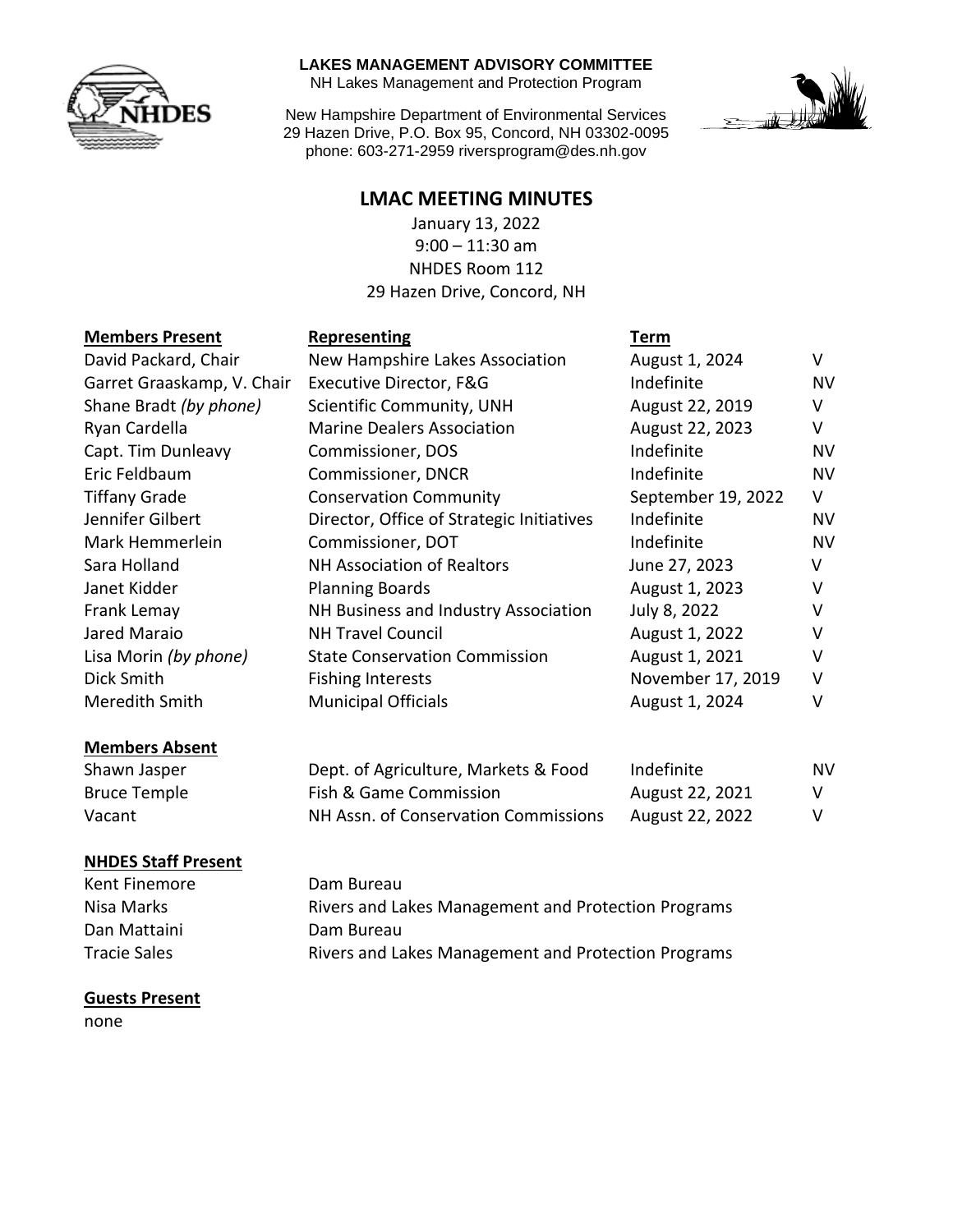## **I. Welcome, Introductions and Brief Announcements**

Chair David Packard called the meeting to order at 9:04 am. Chair Packard conducted a roll call of LMAC members, invited any guests to introduce themselves, and welcomed all present.

- 1) New Members:
	- i. Meredith Smith is a selectman in Enfield.
	- ii. Sara Holland is the New Hampshire Association of Realtors' vice chair for policy.
- 2) Nisa Marks gave an update on membership status. Reappointment materials are needed from Shane and Bruce. There is no word yet on Lisa and Dick's renewals, or on filling the Conservation Commissions seat.
- 3) 2022 Financial disclosures from all members are due January 21, 2022 and can be submitted to [nisa.m.marks@des.nh.gov](mailto:nisa.m.marks@des.nh.gov) or [suzanne.e.beauchesne@des.nh.gov.](mailto:suzanne.e.beauchesne@des.nh.gov)
- 4) David announced that staff will be sending a poll to members to solicit topics of interest for future meetings. He also invited members to send information on any legislation of interest to members' organizations.

# **II. Lake Level Investigations**:

Kent Finemore, Assistant Chief Engineer of Dam Bureau, gave a presentation on lake level investigations (LLIs). There is one LLIs currently ongoing, and approximately thirty have been completed so far. Most LLIs are for state-owned dams. LLIs are most commonly requested because of landowner or public concerns about winter draw down practices.

LLIs are authorized by RSA 482:79-83 and can be conducted for public water bodies. No funding is provided in the legislation. The Water Division at NHDES is responsible for conducting LLIs; currently, they are managed by the Dam Bureau. Per Env-Wr 700, a LLI can be initiated by NHDES, a petition from 10 shorefront property owners, or at the request of the attorney general. LLIs include public hearings and collaboration across agencies and departments. They are highly variable in complexity and duration. NHDES can make one of three findings: 1) that there are no serious or adverse public impacts from present management, which results in no change to lake management practices; 2) management changes would be of public or private benefit and create no undue injury to the owner of the outlet, in which case NHDES orders that the changes be made; or 3) that changes would cause public or private benefit but also create injury to the outlet owner, in which case NHDES reports its findings to Governor and Council. There is a provision for appealing NHDES determinations to the Water Council.

David asked how many LLIs are in progress. Currently, Newfound Lake and Bristol Lake have investigations ongoing. Kent described that The public has expressed interest in continued use of the lake for recreation and desire to maintain outflows sufficient to sustain fishing in a downstream stretch of river. There are also a couple of downstream hydropower operations. Drought conditions have complicated the LLI. The state previously changed the way water levels were managed at Newfound in response to a LLI in the 1980s. The operations curve has been changed again for studies under the current LLI.

# **III. Acceptance of November 30, 2021 Draft LMAC Meeting Minutes**: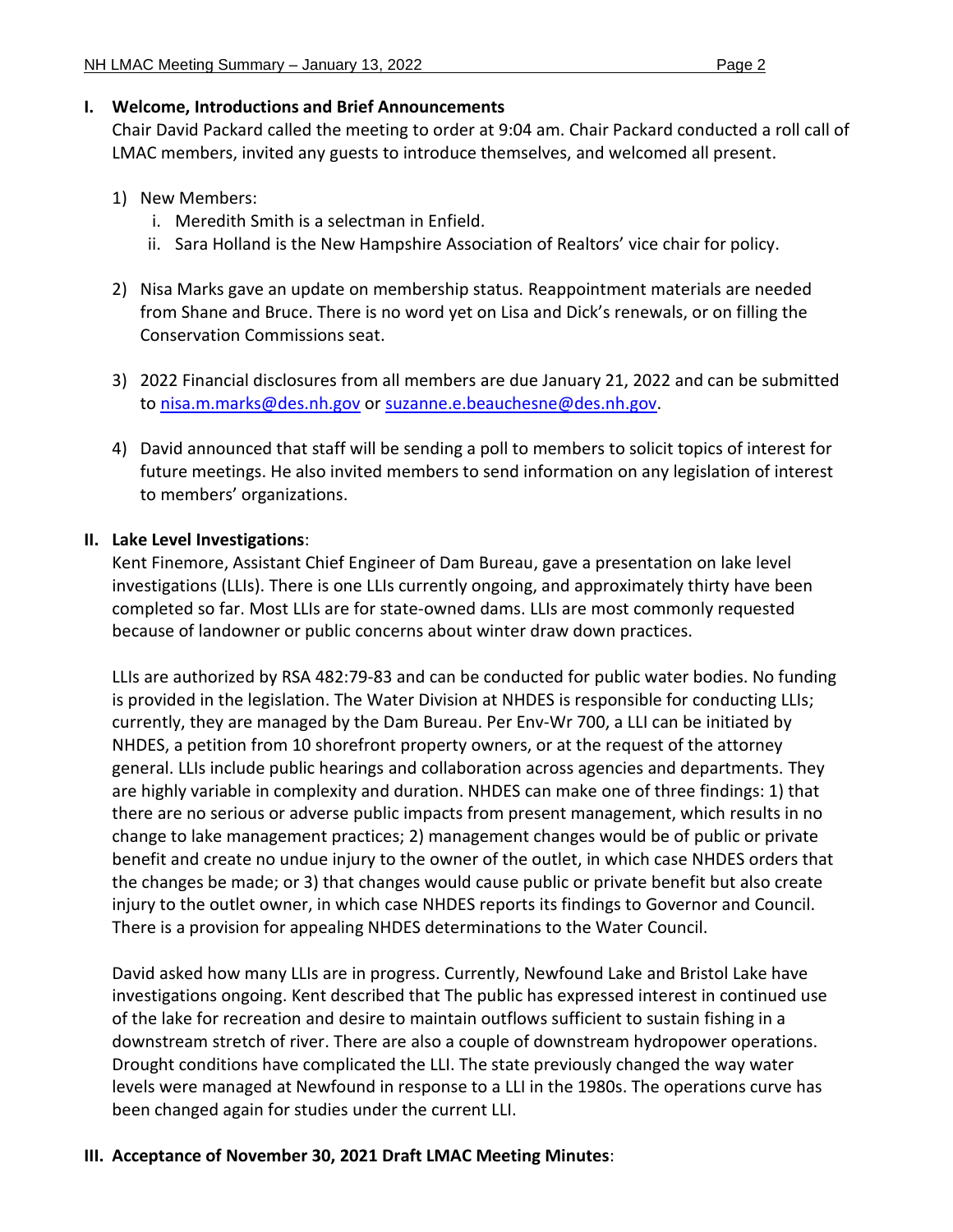A motion was made by Dick Smith and seconded by Sara Holland to accept the November 30, 2021 Draft LMAC Meeting Minutes passed by unanimous voice vote.

**IV. Notice of Surplus Land Disposals Not Near Any Lake:** None.

### **V. Subcommittee Membership**

- 1) **Policy and Legislation Subcommittee:** David asked for additional members to join the subcommittee. Jared Maraio and Tim Dunleavy volunteered.
- 2) **State Land Mapping Joint RMAC-LMAC Subcommittee:** This subcommittee was initiated in order to make the process of state lands disposal reviews easier, and has as its goal to map the state-owned lands adjacent to waterbodies. Shane provided a summary of the first meeting, held January 3, 2022, which focused on understanding what data are available to support the project. Joe Schmidl (NHDES) has already been working on a statewide map of state-owned land based on non-public tax map data, which is pending approval to share publicly, and data on public conservation lands. Neither layer includes highway rights-ofway (ROW) or easements. DOT does not have ROW data. David mentioned the challenge that most of the disposals considered by the LMAC are DOT lands.

The subcommittee is also working on developing a list of the characteristics that would be relevant criteria for assisting with surplus land review, such as a parcel's distance to waterbodies. Several subcommittee members are working together to create a mock-up for discussion. Mark described the seven draft criteria developed by the subcommittee, each of which would be rated in order to aid in assessment (e.g. good/fair/poor; adjacent/near/far).

Garret asked whether the subcommittee would potentially propose legislation to assist in their objectives. David said that was not currently part of the vision. Tracie described that in addition to assisting with surplus land reviews, the map will help LACs fulfill their statutory requirement to include descriptions of land ownership in their management plans.

**VI. LMAC Forum Changes:** Tracie Sales described that the Department of Information Technology (DoIT) has informed NHDES that the LMAC Forum will be taken down due to security concerns. The functions of the forum will be incorporated into a new page on the NHDES website.<sup>1</sup> Staff does not yet know what the new pages will look like. Changes are unlikely to occur before the end of legislative session. There is a meeting scheduled Feb. 8<sup>th</sup> that will include LMAC and RMAC chairs and staff to start planning the forum's transition. Tracie asked how members use LMAC forum so as to maintain desired functionalities.

Several members mentioned using the legislation tracking sheet. Others said they have not done much exploration of the site beyond minutes and the legislation tracking sheet. Ryan, Sara, and Meredith expressed finding the site to have an overwhelming amount of information, such that it was hard to distinguish the most relevant information. They suggested having a section specifically for new members. A couple members mentioned using the forum to find historical materials to see how overall lake challenges have changed

Since the meeting, staff have learned that the forum replacement will be a new website, not simply a page on NHDES's website.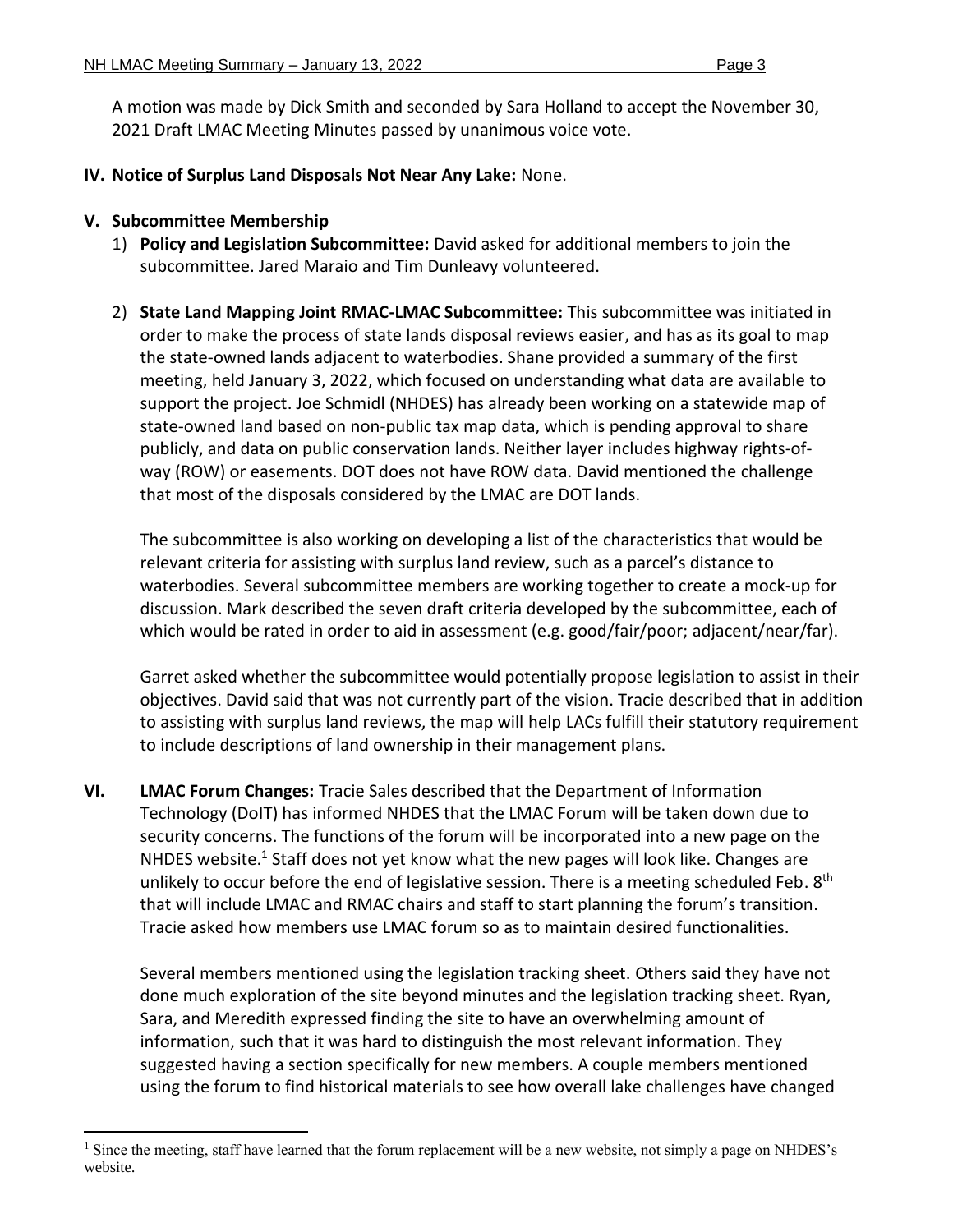with time, and consensus that organizing materials by date is helpful. There was discussion of how the forum compares with materials from other organizations. No member expressed interest in joining planning meetings for the forum transition.

**VII. Contaminants Analysis of Loon Eggs:** Tiffany Grade presented study results from the Loon Preservation Committee's (LPC) contaminants analysis of inviable loon eggs from Squam Lake and across the state. Loons are good indicators for contaminants because they are long lived and at the top of aquatic food chains. For results about specific chemicals and specific locations, see LPC's [egg contaminants report.](https://loon.org/wp-content/uploads/2021/11/LPC-Egg-Contaminant-Report-2021.pdf) LPC tested inviable eggs for several PFAS compounds, BDEs (flame retardants), DDT, PCBs, dioxins/furans, and dioxin-like PCBs. Contaminants were ubiquitous; every egg had some level of every contaminant. Cumulative effects of co-occurring contaminants are not well understood. There were hotspots for each chemical where concentrations were above the lowest observed effects levels documented in other species.

At present, LPC is the only organization in the state testing higher trophic level species for contaminants. They have tested 12% of lakes occupied by loons in New Hampshire, and at very small sample sizes for most of those waterbodies. LPC is advocating for more testing of fish and other wildlife high on aquatic food chains, and is collaborating with NHDES to hopefully develop a larger-scale PFAS testing project.

Mark asked about site fidelity, which is high. Tiffany said that nutrients in the eggs generally reflect parents' diet of the previous three to four weeks, meaning that contaminant levels reflect conditions at or near the nest. Janet asked about the cost of testing, which is about \$3500 per egg. At present LPC is not doing blood and liver tests, because eggs represent a closed system and because of funding constraints. LPC does have samples from any adult loon that is found dead. Tiffany said that LPC's next step is to correlate contaminant levels and productivity levels.

### **VIII. Lake-related Legislation:**

For each 2022 bill on the tracking spreadsheet, Nisa gave a summary and David invited discussion. The LMAC combined the list of proposed positions into a single consent agenda vote.

The LMAC voted to track: HB1014, HB1042, HB1073, HB1195, HB1217, HB1220, HB1227, HB1418, HB1451, HB1532, SB322, SB342, SB344, SB359, and SB378.

The LMAC voted to support: HB1066, HB1071, HB1293, HB1316, and HB1528.

The LMAC voted to oppose: HB1167, HB1424, and HB1440.

The LMAC voted to remove as not relevant: HB1620 and SB257.

David Packard made a motion to accept the votes taken on all bills and adopt them as the LMAC's positions. Sara Holland seconded the motion, which passed unanimously.